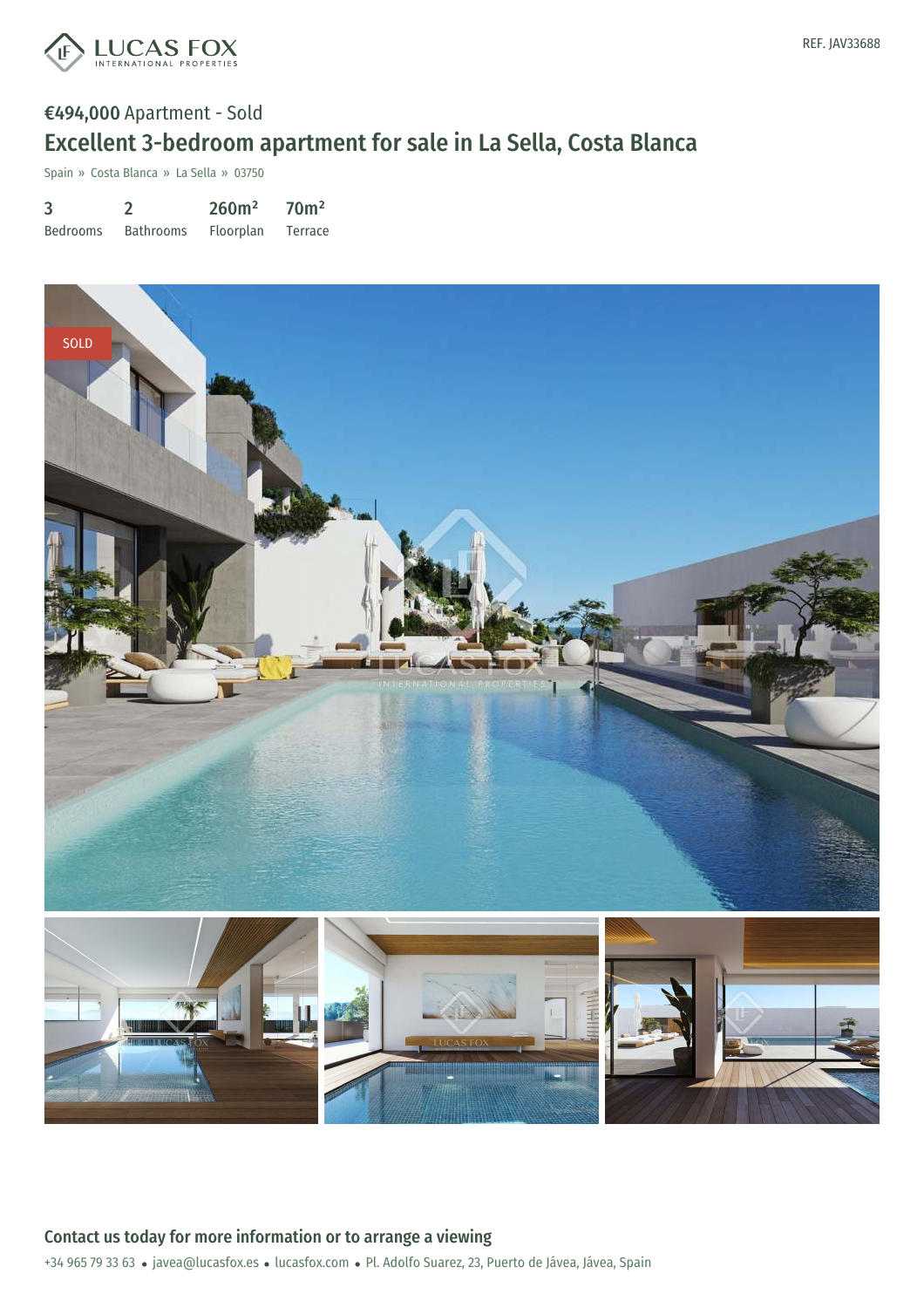

# €494,000 Apartment - Sold Excellent 3-bedroom apartment for sale in La Sella, Costa Blanca

Spain » Costa Blanca » La Sella » 03750

| 3               |                  | 260m <sup>2</sup> | 70 <sup>m²</sup> |
|-----------------|------------------|-------------------|------------------|
| <b>Bedrooms</b> | <b>Bathrooms</b> | Floorplan         | Terrace          |

#### **OVERVIEW**

### Excellent 3-bedroom apartment for sale next to an excellent golf course with sea views in La Sella, Costa Blanca.

To feel embraced by nature, to sit on the terrace and enjoy wonderful sea views, to be next to an excellent golf course and a stone's away from great tourist towns is what is waiting for you at Golf Suites La Sella.

3-bedroom apartments, all of them with access to a terrace to make the most of the sunlight and the Mediterranean, a kitchen that opens up to the living/dining room which also opens up to a porch on the terrace, small details that make these apartments unique.

We know comfort and energy efficiency are core values in a home, so at Golf Suites La Sella properties are equipped with underfloor heating, air conditioning with a hot/cold system via air ducts, hot water with Ecodan, an energy efficient hybrid system, first class electric appliances are included, technical lighting, alarm, ventilation system, home automation and lift.

The perfect complement to these wonderful apartments are their communal areas, spaces where you can just relax, enjoy the outdoors, with outside swimming pools, garden area and wellness in each building. As well as 24/7 surveillance in all the resort, a golf course with 27 holes designed by José María Olazabal, a five-star hotel Marriott La Sella with its own spa, gymnasium, restaurants, a luxury for a select few.



[lucasfox.com/go/jav33688](https://www.lucasfox.com/go/jav33688)

Sea views, Heated swimming pool, Indoor swimming pool, Terrace, Concierge service, Gym, Lift, Communal terrace, Parking, Underfloor heating, Air conditioning, Double glazing, Equipped Kitchen, Heating, New build, Security, Views